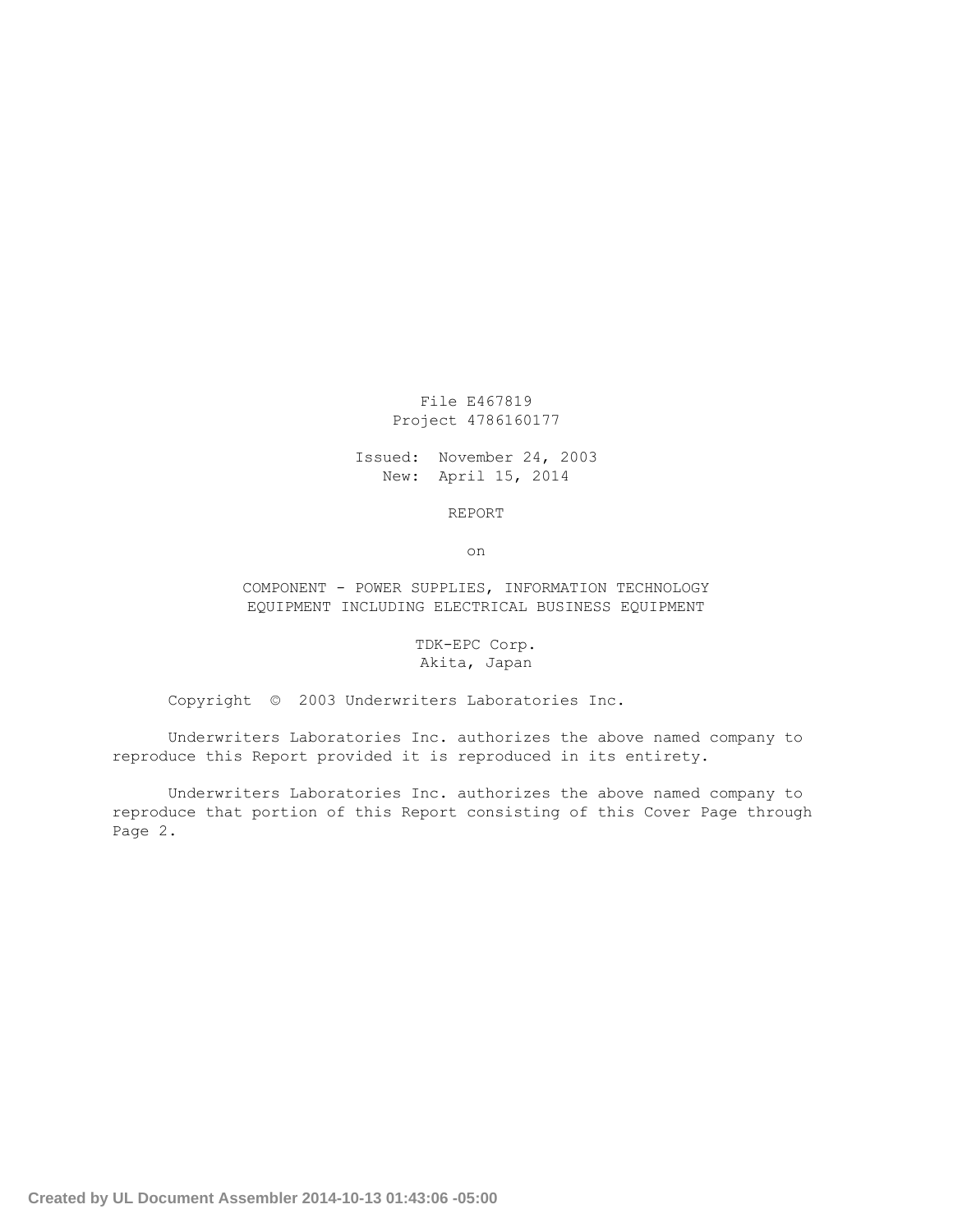| File E467819 | Vol. 1     | Sec. 1 | Page 1 | Issued: 2003-11-24    |
|--------------|------------|--------|--------|-----------------------|
|              | and Report |        |        | New: $2014 - 04 - 15$ |

## DESCRIPTION

## PRODUCT COVERED:

USR, CNR Component - Power Supplies, Model RDEN-048050, filters for use in Information Technology Equipment Including Electrical Business Equipment.

## GENERAL CHARACTER AND USE:

Model RDEN-048050 replaces Model MBS4850S. All references below are to the "old" model number.

The units covered by this Report are filters provided with input and output pins for PWB connection to the end use equipment.

MODELS AND RATINGS:

| Model           | Input |    | Output |                      |
|-----------------|-------|----|--------|----------------------|
|                 | Vdc   |    | Vdc    |                      |
|                 |       |    |        |                      |
| <b>MBS4850S</b> | 76    | 56 | 76     | $\sim$ $\sim$ $\sim$ |

## ENGINEERING CONSIDERATIONS (NOT FOR FIELD REPRESENTATIVE'S USE):

For use only in complete equipment where the acceptability of the combination is determined by Underwriters Laboratories Inc.

USR/CNR indicates investigation to the US and Canadian (Bi-National) Standard for Information Technology Equipment - Safety, Part 1: General Requirements, UL 60950-1/CSA C22.2 No. 60950-1:2003.